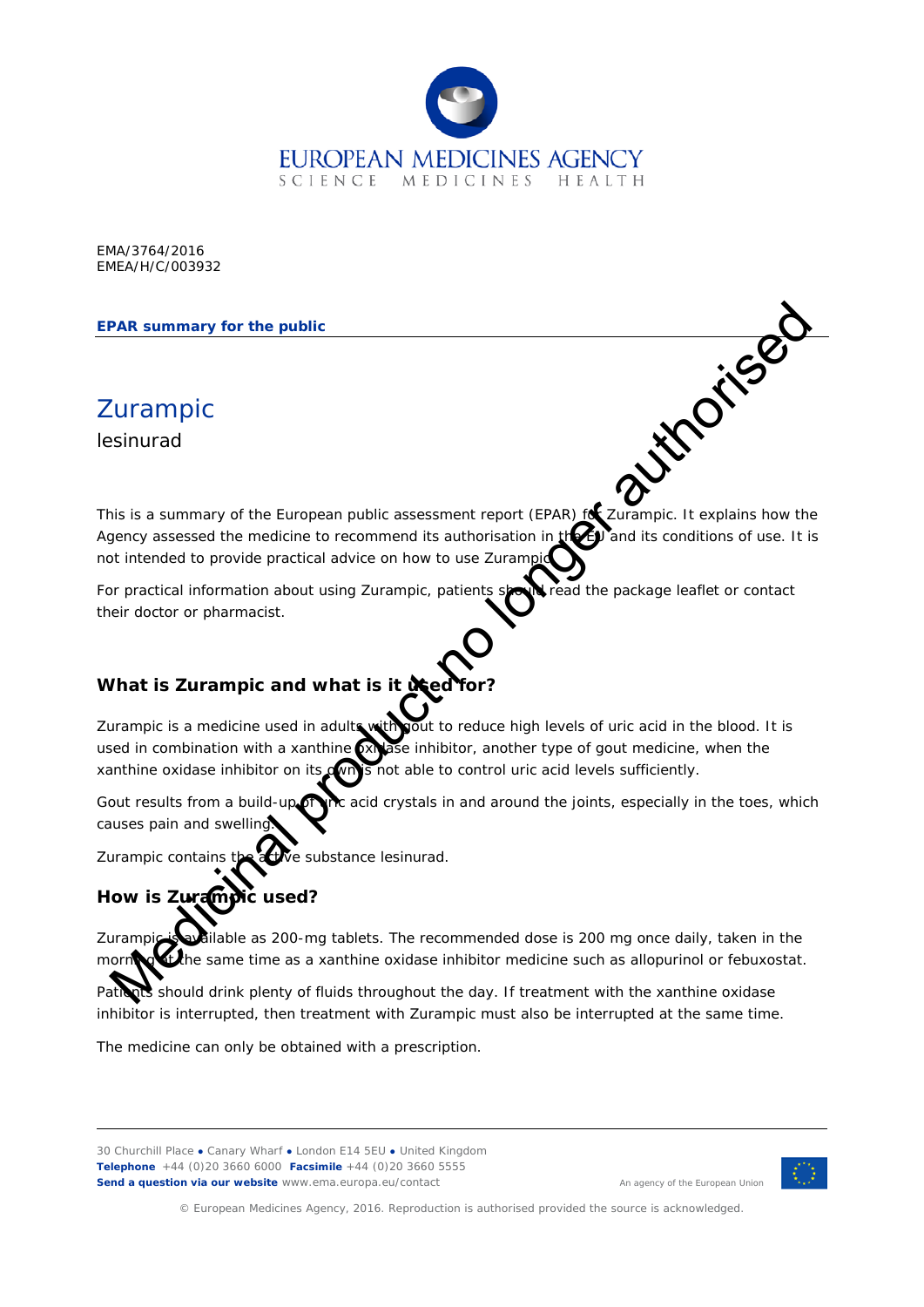#### **How does Zurampic work?**

The active substance in Zurampic, lesinurad, helps to remove uric acid from the body. It does this by blocking a protein called 'uric acid transporter-1' (URAT1) in the kidneys. URAT1 normally allows some uric acid to return to the blood after the kidneys have filtered it out. By blocking URAT1, more uric acid is passed out in the urine and less remains in the blood.

Zurampic is used in combination with a xanthine oxidase inhibitor such as allopurinol or febuxostat. Xanthine oxidase inhibitors reduce the production of uric acid in the body. Thus, adding Zurampic to treatment with a xanthine oxidase inhibitor lowers uric acid levels further. This prevents the build-up of uric acid in joints where it can cause pain, swelling and joint damage.

#### **What benefits of Zurampic have been shown in studies?**

Zurampic was studied in two main studies involving over 1,200 adults with gout who were previously treated with allopurinol. Their blood level of uric acid was not sufficiently controlled with allopurinol alone and was above 60 mg/litre at the start of the study. These studies compared the effect of adding Zurampic or placebo (a dummy treatment) to patients' allopurinol treatment. The main measure of effectiveness was the number of patients whose blood level of uric acid dropped below 60 mg/litre after 6 months of treatment. Adding Zurampic 200 mg once daily was ffective in 55% (222 of 405) patients. This compared with 26% (104 of 407) in patients who to placebo in addition to allopurinol.

A third main study involved 324 adults who had at least one measurable tophus (large deposit of uric acid in or around a joint or under the skin) and with high blood levels of uric acid (over 80 mg/litre without gout medicines or above 60 mg/litre despite treatment with allopurinol or febuxostat). Patients were first treated with febuxostat alone for three weeks and then with febuxostat plus either Zurampic or placebo. The main measure of effectiveness was the number of patients whose blood level of uric acid dropped below 50 mg/litre after 6 months of reatment. Overall, Zurampic 200 mg once daily was effective in 57% (60 of 106) patients. This compared with 47% (51 of 109) patients given placebo. Looking just at patients whose blood uric acid level did not fall sufficiently on treatment with febuxostat alone, the level dropped  $\sqrt{\frac{1}{100}}$  than 50 mg/litre in 44% (26 of 59) patients taking Zurampic compared to 24% (12 of 51) patients taking placebo. Electric main a solitic methanic solition and a formula between the solition of the methanic methanic methanic methanic methanic methanic methanic methanic methanic methanic methanic methanic methanic methanic methanic met

## What are the risks as octated with Zurampic?

The most common side exects with Zurampic (which may affect up to 1 in 10 people) are flu, headache, hearthurn and (gastro-oesophageal reflux disease) stomach acid coming back to the mouth, and blood tests **showing increased blood creatinine levels** (a marker of kidney function). The most serious adverse **reactions** were kidney failure, reduced kidney function, and kidney stones, which affected less than 1 patient in 100. For the full list of all side effects reported with Zurampic, see the package leaflet.

Patients must not take Zurampic if they suffer from tumour lysis syndrome (a complication due to the rapid breakdown of cancer cells during cancer treatment) or a rare hereditary disease called Lesch-Nyhan syndrome, both of which raise uric acid levels in the blood. Patients with very poor kidney function or who have had a kidney transplant must also not take Zurampic. For the full list of restrictions, see the package leaflet.

### **Why is Zurampic approved?**

The Agency's Committee for Medicinal Products for Human Use (CHMP) decided that Zurampic's benefits are greater than its risks and recommended that it be approved for use in the EU. Combined